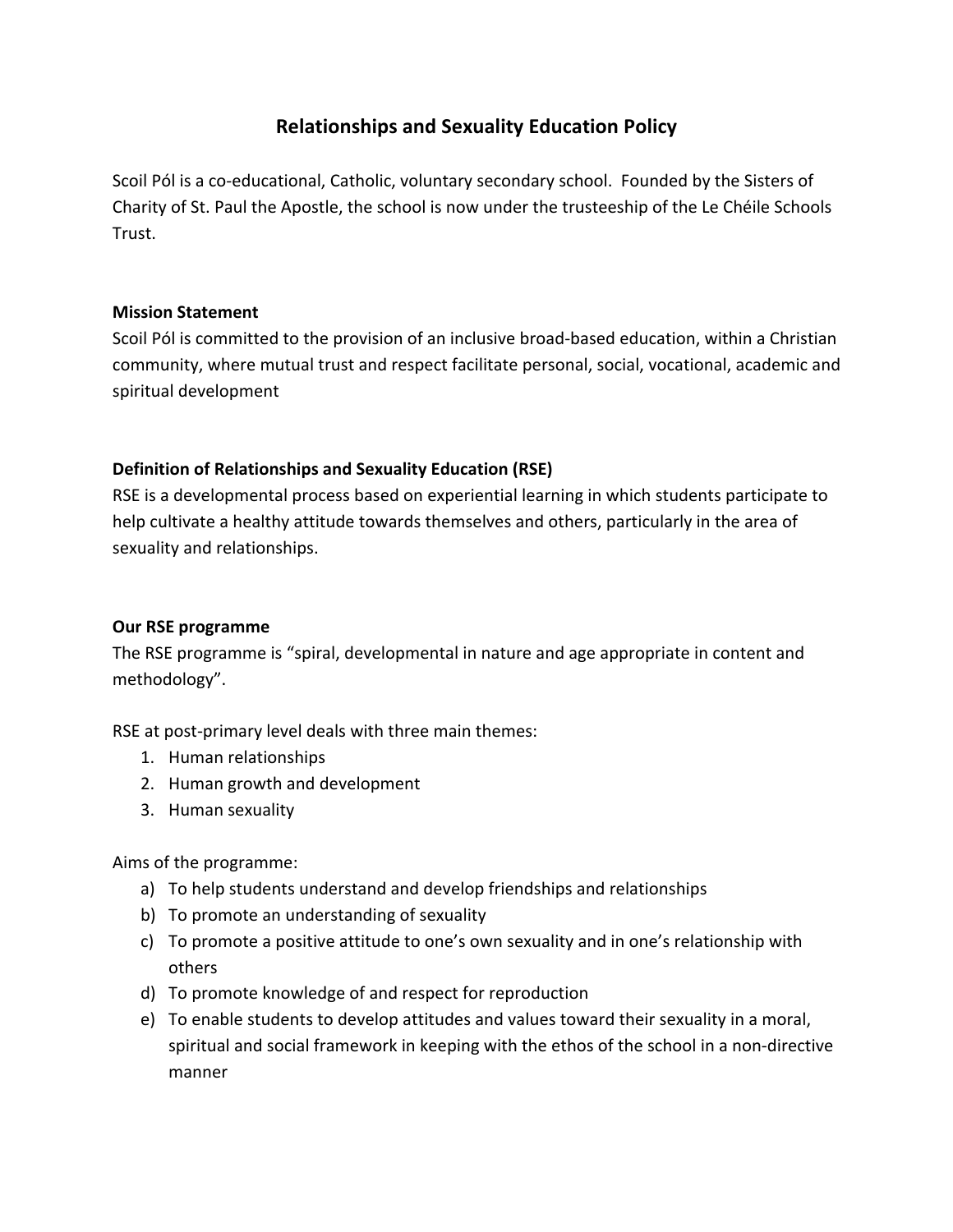f) To provide opportunities for student to learn about relationships and sexuality in ways that help them think and act in a moral, caring and responsible way.

RSE is delivered to Junior Cycle students during Social Personal and Health Education (SPHE) classes and is part of the national SPHE curriculum. RSE is delivered to Senior Cycle students during Wellbeing classes.

### **Guidelines for the management and organisation of RSE in Scoil Pól**

### 1. **Timetabling**

Arrangements regarding the teaching of the programme and the deployment of staff will be made by the Principal.

### 2. **Informing and Involving Parents**

Parents are the primary educators of their children and their role in education concerning relationships and sexuality is seen by the school as very important.

• Ordinarily, parents will be informed of the RSE programme at the Information Evening for First Year Parents and by letter on enrolment. Parents may request to withdraw their child from the RSE programme, should they so wish. Such requests must be communicated, in writing, to the school Principal.

Parents do not have to give reasons for withdrawal, but we respectfully invite them to do so - sometimes we can then resolve misunderstandings. Once a parent's request to withdraw is made, that request must be complied with until revoked by the parent.

# 3. **Role of Visitors**

Visiting speakers are seen as complementing and supporting the SPHE/Wellbeing Programmes in the school. Teachers inviting these speakers are to

- Inform the Principal in advance (Garda vetting??)
- Make the speaker aware of the Scoil Pól RSE policy
- Agree the content of the presentation
- Do preparatory and follow up work where possible
- Under normal circumstances remain with the class group during the visit.

# 4. **Sexual Orientation**

Teachers do not promote any one life-style as the only acceptable one for society and therefore it is inevitable and natural that Lesbian Gay Bisexual Transsexual Interchange (LGBTI) will be discussed during a programme of sex education. One of the advantages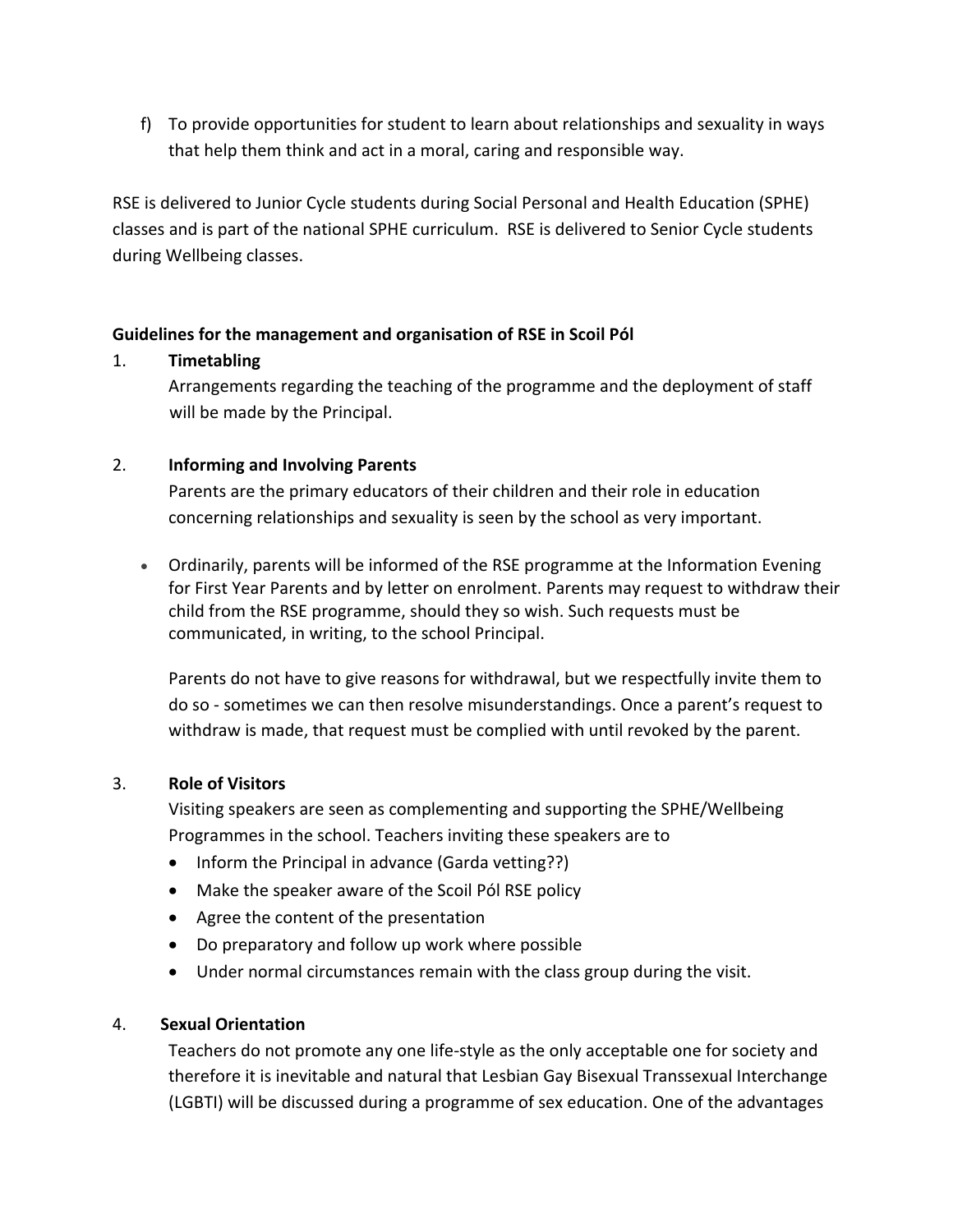of exploring issues concerning LGBTI is the opportunity to correct false ideas, assumptions, and address prejudice. Discussion of LGBTI should be appropriate to the age of the students.

#### 5. **Family planning, Contraception, Unplanned pregnancy**

All three topics are covered in the prescribed Senior Cycle resources (Trust) These topics will be dealt with in an age appropriate, open and non-directive manner.

Issues such as over population and birth control are met in a minor way in subjects such as Home Economics, Geography and Religious Education. However, as any discussion is limited and set within the context of the other subject concerned, it does not constitute part of the RSE Programme.

# 6. **Age of Consent**

This topic will be dealt with in an age-appropriate manner.

# **7. Sexually Transmitted Diseases/Infections**

This topic will be dealt with in an age appropriate, open manner.

#### 8. **Special Needs**

Children with special needs may need more help than others in coping with the physical and emotional aspects of growing up. They may also need more help in learning what sorts of behaviour are and are not acceptable, and in being warned about and prepared against abuse by others. Within the RSE class, children with special needs will be catered for with this in mind and in collaboration with the Special Education Department.

# 9. **Explicit Questions**

It may not be appropriate to deal with some explicit questions in class. Teachers may choose to say that it is not appropriate to deal with that question at this time. If a teacher becomes concerned about a matter that has been raised he/she should seek advice from the SPHE/Wellbeing department and/or Principal. When deciding whether or not to answer explicit questions the teacher should consider the age and readiness of the students, the RSE programme content, the ethos of the school and the RSE policy.

#### 10. **Confidentiality**

Teachers must be cognisant of their role as mandated persons and adhere to the reporting procedures outlined in the Child Protection Guidelines for Post Primary schools.